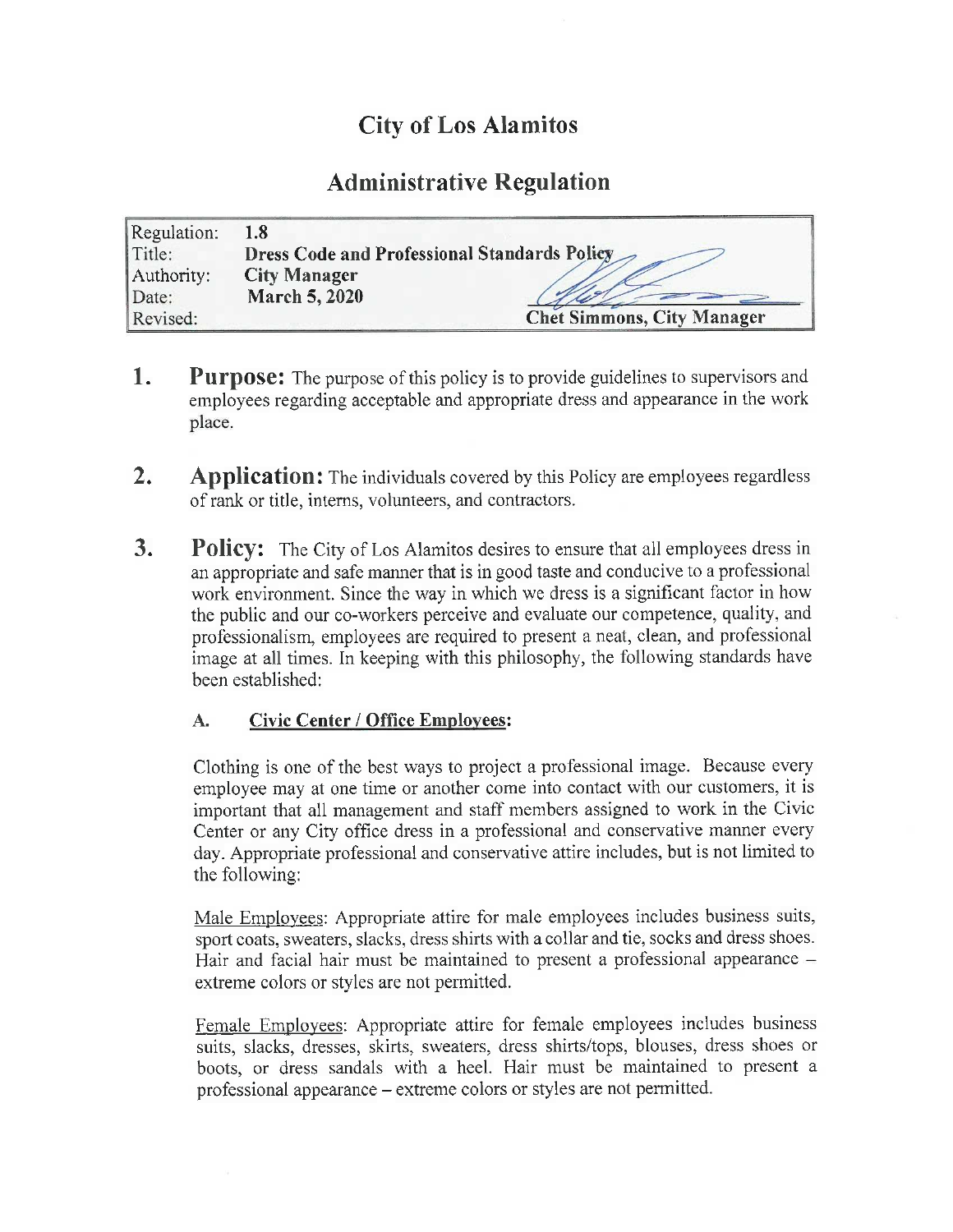Inappropriate Attire/ Footwear: Listed below are items that not appropriate for our office environment. This list is not intended to be all-inclusive.

- Casual or souvenir t-shirts or sweatshirts.
- Denim( except for as outlined in Section F, Causal Friday).  $\bullet$
- Tank tops or tube tops.  $\bullet$
- Bib Overalls.  $\bullet$
- Warm up or jogging ensembles/ exercise wear, leggings, spandex-like ė. clothing, or any clothing that resembles pajamas.
- Ripped, soiled, patched, stained, faded, bleached, or revealing clothing.  $\bullet$
- Excessively tight clothing.  $\bullet$
- Bare back or low cut dresses or tops.  $\bullet$
- Exposed undergarments, see- through or sheer blouses.  $\bullet$
- Mini dresses or miniskirts.  $\bullet$
- Spaghetti-strap dresses or tops (unless worn under a suit jacket).  $\bullet$
- Capri pants.  $\bullet$
- Shorts of any type or length.  $\bullet$
- Casual sandals or flip-flops.  $\bullet$
- $\bullet$ Slippers.
- Athletic type shoes (except for as outlined in Section F, Causal Friday).  $\bullet$
- Attire with offensive print or slogans.  $\bullet$

# B. Field Employees:

Employees with field assignments for all or part of the day must wear clothing appropriate to the type of work they perform, but must also take into consideration their public contact and contact with other co- workers.

Denim (all colors) is appropriate for certain job classifications that perform daily field assignments or tasks that require physical labor or maintenance and repair activities.

Employees with field assignments are required to wear approved work clothes that are in compliance with CAL/OSHA and City safety rules.

Shirts are to be worn at all times while on duty. Under no circumstance is an employee to enter any City facility, or perform work in the field, without wearing a shirt.

Employees who are furnished clothing by the City must wear the provided clothing at all times while on duty.

City issued hats and/or visors may be worn provided bills are worn to the front.

All apparel must be clean at the beginning of each workday.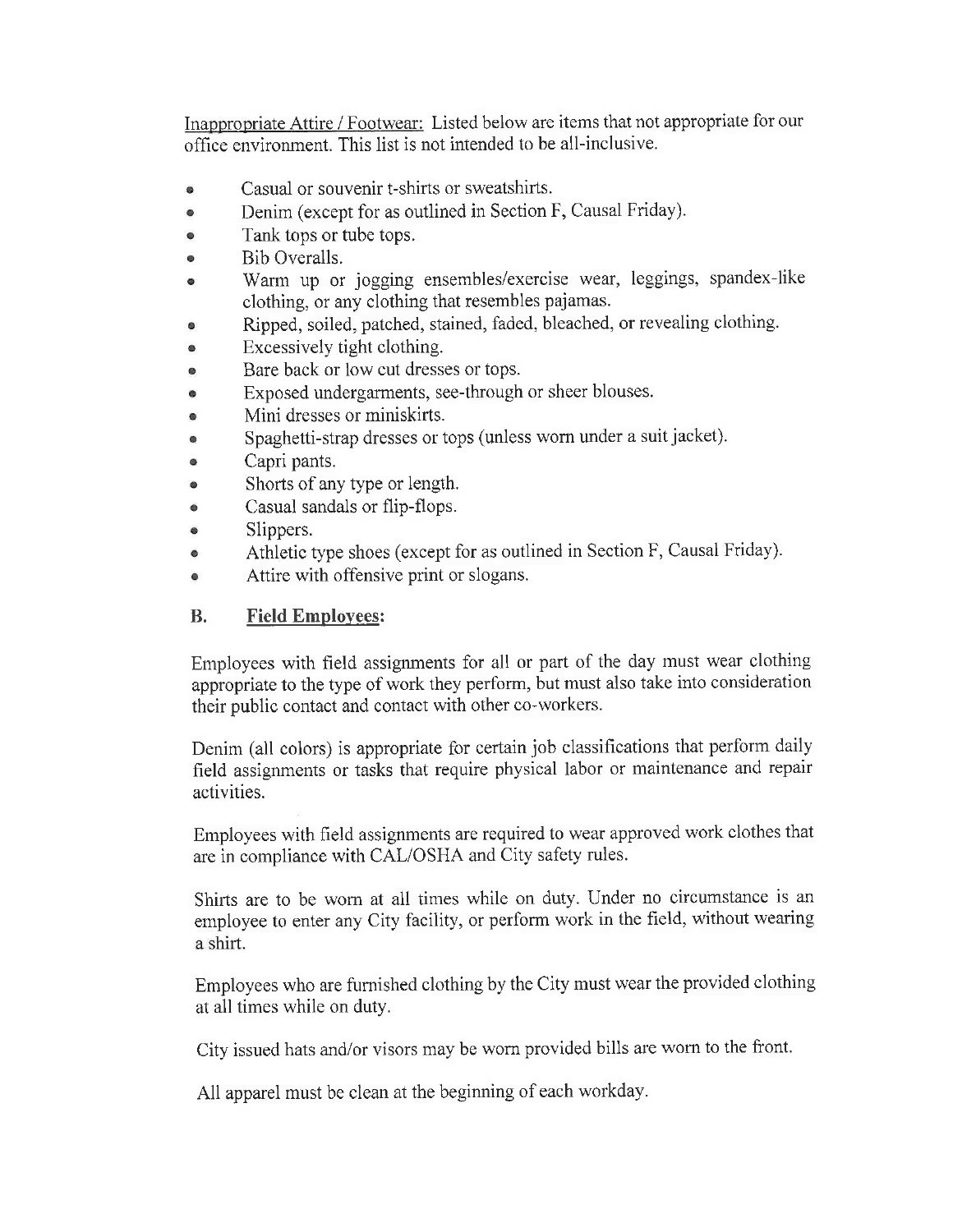# C. Uniformed Employees:

City Employees required to wear uniforms are to report for duty wearing neat, fresh, and clean uniforms. Uniforms should be complete and appropriate for the season. Each Department Director is responsible for ensuring that employees follow regulations regarding uniforms, approved accessories, and safety equipment. Employees issued uniforms bearing a City identification patch are not to wear the uniforms during off-duty hours, or in combination with non-uniform clothing.

## D. Grooming / Personal Hygiene:

Employees are expected to follow good personal hygiene habits that prevent offensive body odors and promote a professional appearance. Grooming and personal hygiene should be maintained, so as not to offend others. This also includes the avoidance of heavy fragrance usage such as perfume, cologne, lotions, etc.

Hair and/or facial hair should be maintained to present a professional appearance extreme colors or styles are not permitted. It should also be maintained as not to interfere with job duties or jeopardize safety in the work place.

Makeup should be applied conservatively and worn in good taste.

Employees are expected to use common sense, self-respect, and respect for others with regard to good grooming and personal hygiene standards.

### E. Piercing/ Body Art:

Facial Jewelry: Dangling jewelry, visible facial jewelry, and jewelry in the mouth is not permitted during work hours and must be removed. Appropriate ear jewelry is permitted unless a safety concern exists.

Tattoos: Visible tattoos are not appropriate in a business setting. Employees are required to keep visible tattoos covered at all times during business hours.

### F. Casual Friday Policy:

In appreciation of Staff's hard work and dedication throughout the year and in recognition of the minimal interaction with customers on Fridays, the following Casual Friday policy is established.

Staff is required to present a professional image towards customers and the public at all times, regardless of attire. It is important that employees use their best judgment in dressing appropriately. Employees who prefer to dress more formally should feel free to do so.

Casual business wear encompasses many looks but it generally means casual clothing that is appropriate for a professional office environment. It is clothing that allows you to be comfortable at work yet always look neat and professional. You